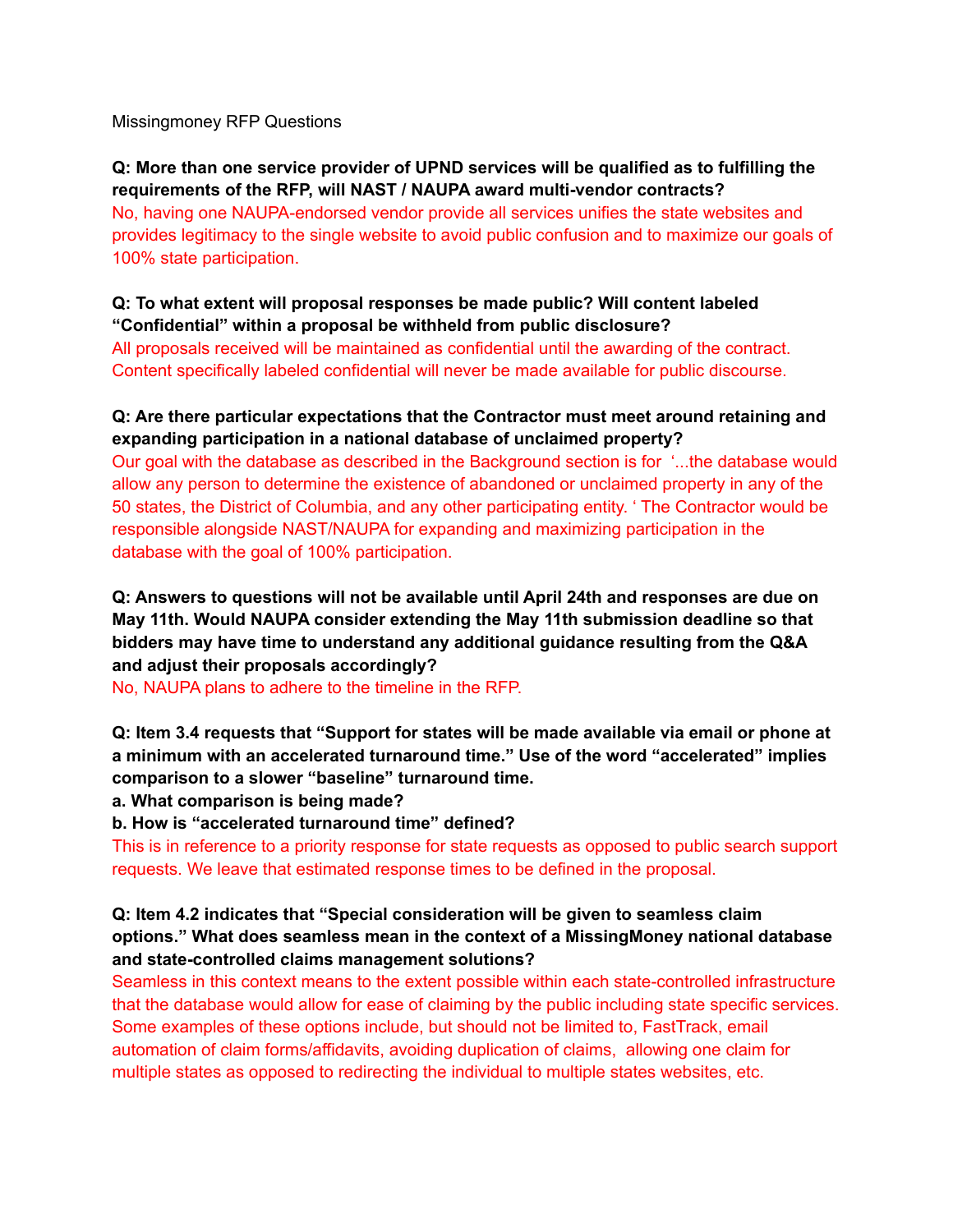**Q: Item 4.3 requests that "The website hosting the database should include basic information about unclaimed property and links to the NAUPA site as well as all state and international unclaimed property websites." Will NAST clarify:**

**a. Which specific international unclaimed property websites are required?** Any Province or other jurisdiction who is a member of NAUPA.

**b. Would NAST require approvals from a linked website prior to including the link on MissingMoney?**

Yes, NAST would require approvals before including links on the UPND website.

**Q: Item 4.4 asks for proposals to include explanations on data and cyber security. Given the extremely sensitive nature of this information:**

**a. How does NAST intend to restrict access to and fully protect this information?** Any content labeled confidential will not be released to the public.

**b. What will be NAST's records retention/destruction approach to these records?** Information marked confidential will never be released. NAST will maintain all proposals received in a secured cloud storage environment.

**Q: Would the NAST confidentiality and records retention/destruction policy also apply to other information provided in a proposal?**

Yes, Information marked confidential will never be released. NAST will maintain all proposals received in a secured cloud storage environment.

**Q: Item 4.5 reports that "Member states have diverse philosophies on how the database should be fiscally supported." Will NAUPA clarify:**

**a. The process the NAUPA evaluation committee intends to employ to reconcile the diverse philosophies?**

**b. How NAUPA intends to resolve**

Proposals will be reviewed individually with Fee structure being graded on a 20 point scale. Conflicts will be resolved through the consensus of the evaluation committee.

**Q: The RFP does not specifically identify participation by as many states as possible as a goal of this RFP.**

**a. Is participation by all or nearly all states a goal of MissingMoney** Yes, a goal of the UPND would be to maximize participation in the service.

**Q: The Selection Criteria allocates 20 points based on "Fees."**

**a. Please clarify if these Fees are meant to be fees to NAST, fees to participating states, fees to users of the MissingMoney site, fees to claimant using the MissingMoney site, other fees, or any and all of the above.**

**b. Are all fee structures intended to be judged on the same 20-point scale** Fees to claimants are outside the scope of services requested. Fees reference how the vendor anticipates recovering their costs. Yes, all fee structures will be judged on the same 20-point scale.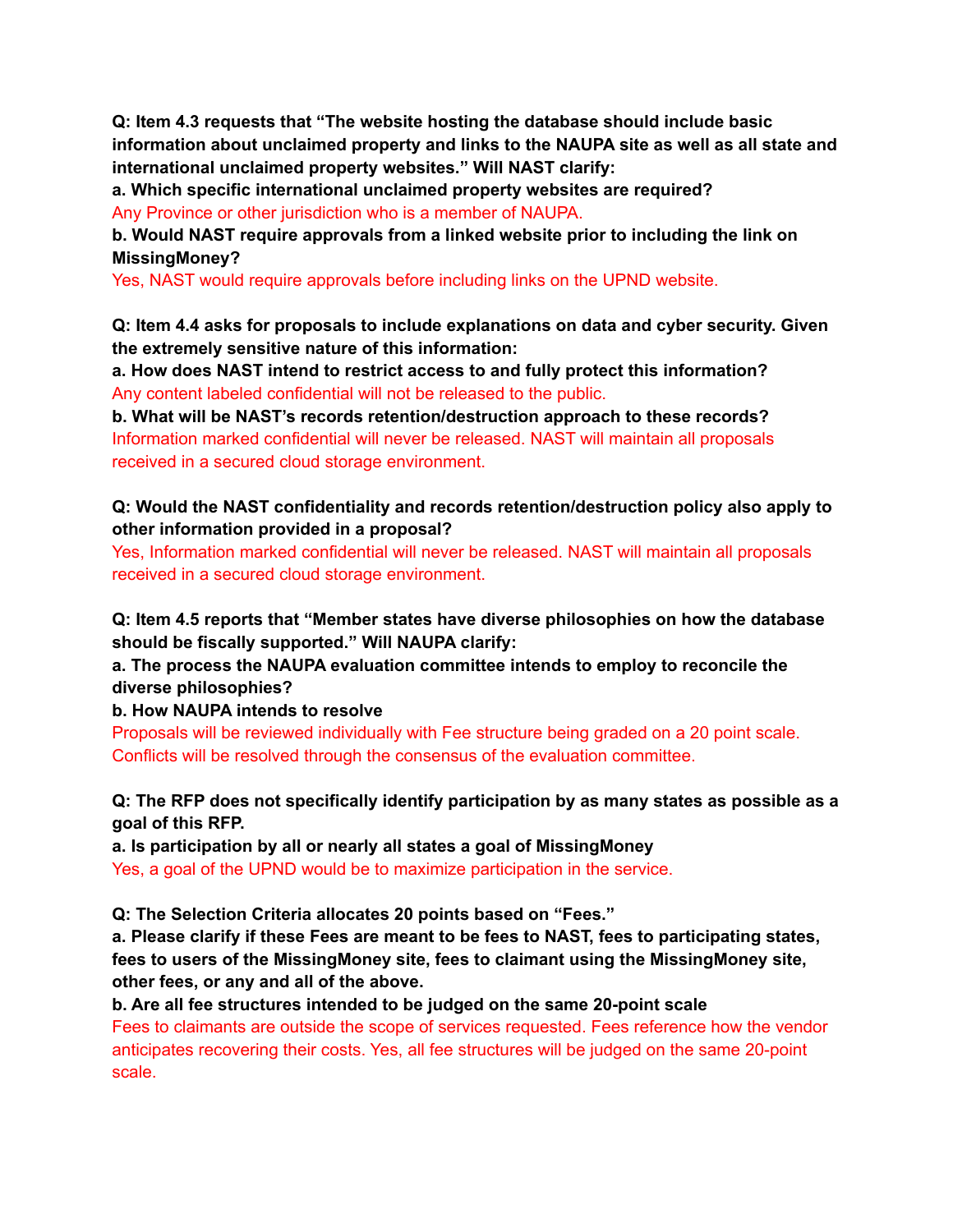**Q: "NAST seeks a Contractor with existing relationships to state unclaimed property programs to administer a national database of unclaimed property." How are existing relationships with state unclaimed property programs defined and will vendors that have relationships with other related organizations like UPPO also be considered?** "Existing relationships to state unclaimed programs" is defined as a working relationship between the Contractor and a State Unclaimed Property Program. A relationship with UPPO alone would not be considered sufficient for the purposes of this RFP.

### **Q: "In lieu of the developing requirement of the RFP, is a turnkey UPND (an) acceptable service offering?"**

Yes, if the vendor met the minimum requirements and the service offering was capable of meeting the requirements and goals of a UPND.

#### **Q:"For the ease of preserving NAUPA's access to the best available technology (BAT) for searching owner records on a multi state basis, will the RFP remain open during the initial five (5) year term and any subsequent renewal (s)?"**

No, this RFP will close upon vendor contract and the process would be revised in a new RFP process as needed.

## **Q: "What are the criteria for assessing a bidder's 'thorough knowledge of the unclaimed property reporting and claims process, etc'?"**

The vendor's knowledge will be demonstrated in their proposal through the process to advertise owner property on a UPND and the role it will play in the claims process.

**Q: "What costs are NAST and the states incurring by being participants in the UPND?" NOTE: I am not inquiring as to amounts.... a classification would suffice.** NAST does not incur any costs associated with the endorsement of the UPND, a goal of the RFP is to minimize state costs for participation.

**Q: "What criteria will be used to determine the efficiency of a customer service operation?"** Customer service operations will be judged upon the services offered and the estimated service response times submitted in the proposal.

**Q: "Initial" qualifications implies additional qualifications will be issued. "If additional qualifications are to be issued, when will they be made available to potential bidders?"** The term "initial" was intended to note that these qualifications are required prior to entering into the contract. No additional qualifications will be issued.

**Q: "What Criteria will be used to determine that an 'internet based searchable database structure operational with references to efficiency'?"**

The description of the services in the proposal and the references would be used to make that determination.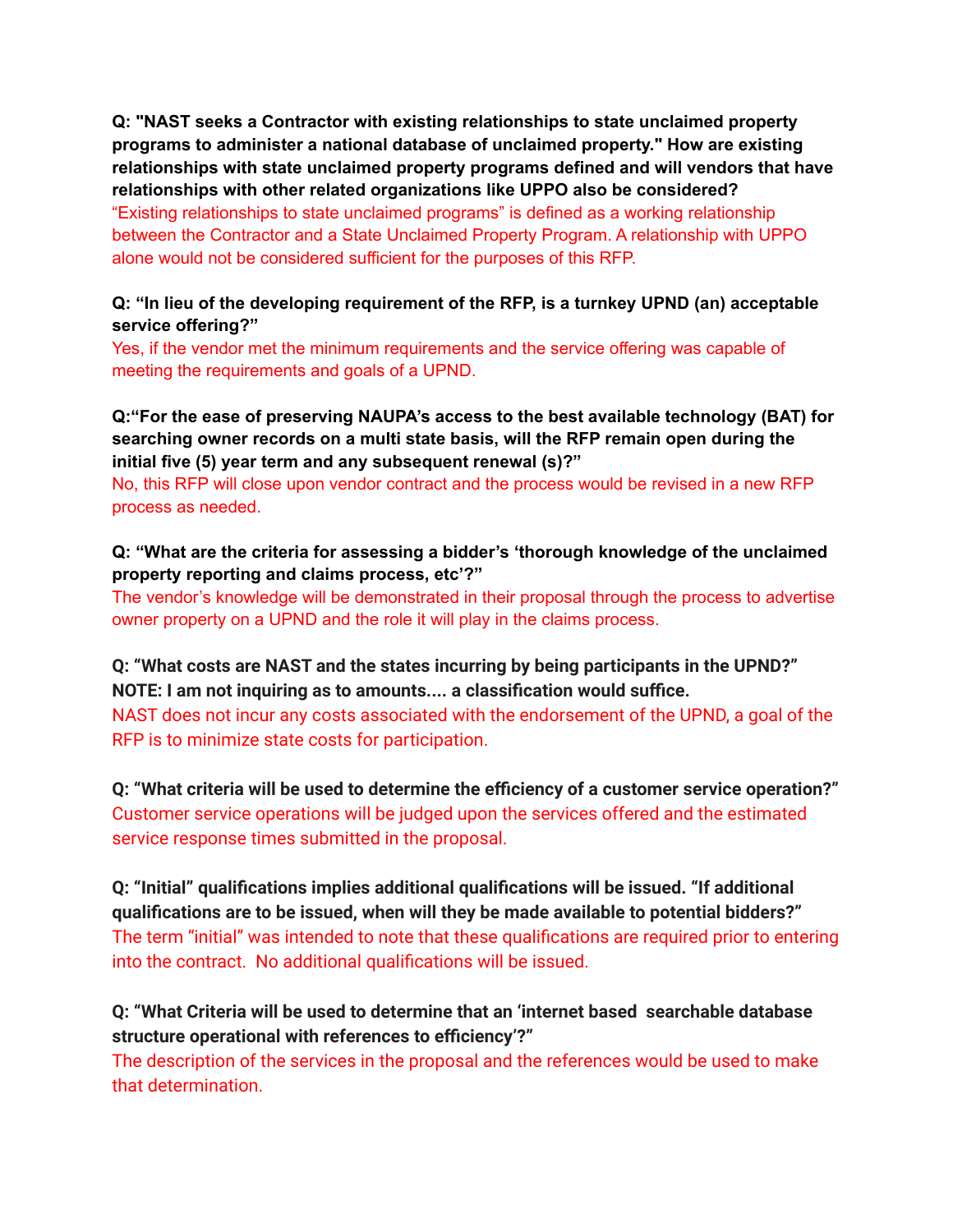**Q: Knowledge of the NAUPA codes and formats - "Presuming 'reporting, electronic reporting and specific reporting nuances' are referring to holder reporting, what is the (relevance) of this required knowledge bank to an internet based searchable structure?"** An understanding of the NAUPA reporting format is required as this will be the most common type of file reported to the UPND.

# **Q: " What are the 'diverse philosophies'?"**

Our members have brainstormed several ideas as to how the UPND could be funded while minimizing costs to the vendor and state participants. We want to receive your thoughts.

**Q: The Evaluation Factor chart assigns 30 points to Customer Services, Communications and Other Responsibilities. Section 3.4 Customer Support specifies two easily attainable requirements:**

**-"....maintenance and updating of a FAQ page and at minimum a contact form." and**

**- "Support for a state will be made available via email or phone at a minimum...". With full recognition of the importance of customer support, why would the Evaluator Factor chart assign:**

**- Equality to the RFP's easily attainable specified customer support criteria (30 points) with that of Database and Website Functionality (30 points) and**

**- Superiority (30 points) to Background and Experience (20 points)referred to in the Evaluation chart?**

**Additional question as to the Evaluation Factor chart: What are the "Other Responsibilities"in the Customer Services, etc section of the chart? What portion of the assigned 30 points will be allocated to "Other Responsibilities"?**

The functionality of the database and website is equally as relevant to "customer services, communications and other responsibilities" as the database's ease of use for the end user ultimately lends itself to a reduction in required efforts required to satisfy customer services, communications, etc. If the website functions seamlessly and without need for explanation or troubleshooting, the end user is less likely to require other forms of service to compensate. "Other Responsibilities" was added to capture any additional services suggested beyond the initial scope of the service, and will be taken holistically with the Customer service and Communication pieces.

# **Q: "Are vendor interviews to be conducted before the proposal due date of May 11? Is this a typo?"**

Interviews will not be conducted until proposals are submitted. In the event that proposals are submitted early the week of the 11th will be the earliest that interviews could be conducted.